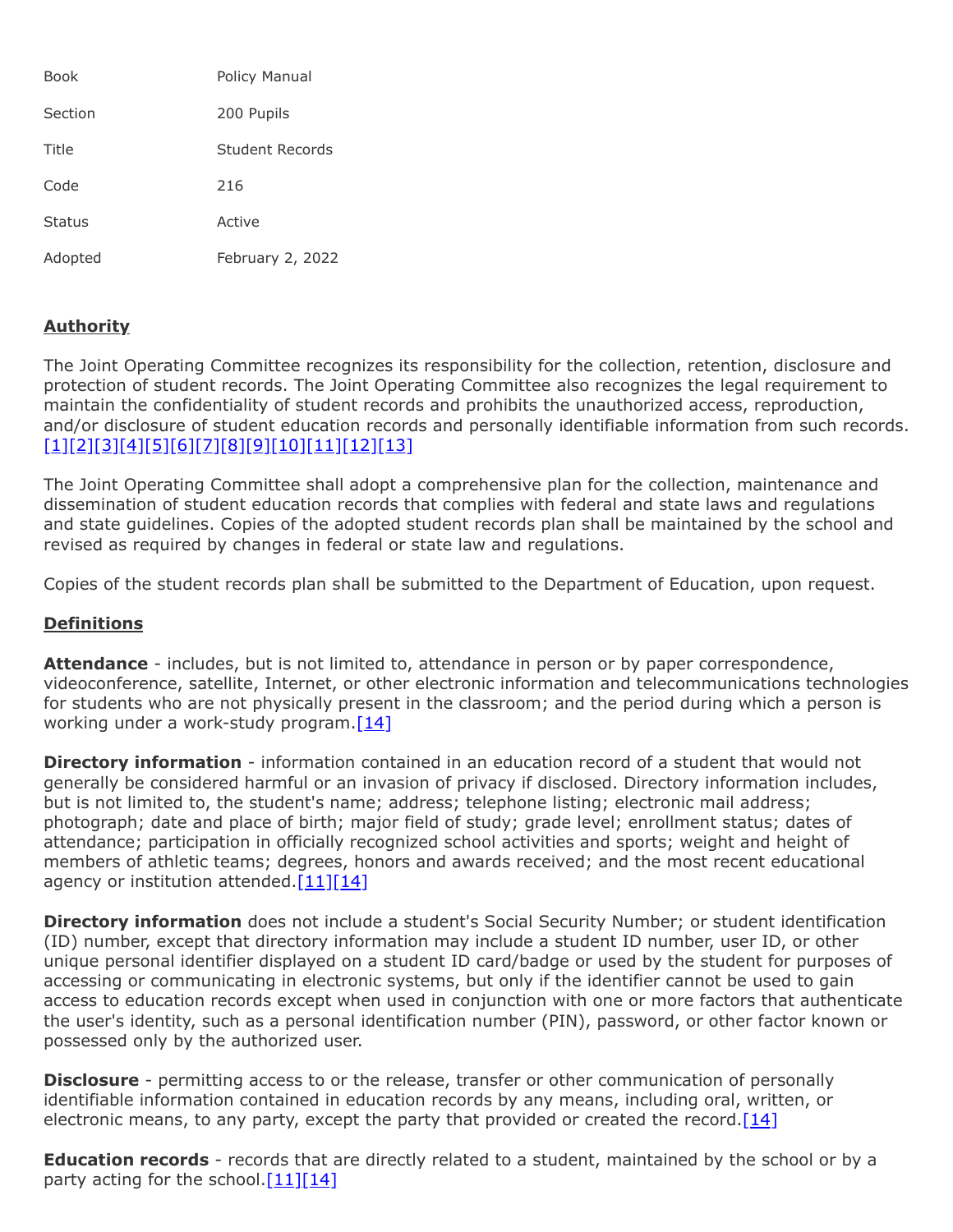The term does not include:

- 1. Records kept in the sole possession of the maker, are used only as a personal memory aid, and are not accessible or revealed to another individual except a temporary substitute for the maker of the record.
- 2. Records created or received by the school after an individual is no longer a student in attendance and that are not directly related to the individual's attendance as a student.
- 3. Grades on peer-graded papers before they are collected and recorded by a teacher.
- 4. Other records specifically excluded from the definition of education records under the Family Educational Rights and Privacy Act (FERPA) and its implementing regulations.

**Eligible student** - a student who has attained eighteen (18) years of age or is attending an institution of postsecondary education. All rights accorded to and consent required of the parent of the student shall thereafter only be accorded to and required of the eligible student. In cases where an eligible student is dependent upon the parent as defined in the Internal Revenue Code, the school shall make the education records accessible to the parent of said student.  $[14][15]$  $[14][15]$ 

**Parent** - includes a natural parent, a guardian or an individual acting as a parent of a student in the absence of a parent/guardian. The school shall give full rights to either parent unless the school has been provided with evidence that there is a state law, court order, or a legally binding document governing such matters as divorce, separation, or custody that specifically revokes these rights.[\[14\]](http://www.law.cornell.edu/cfr/text/34/99.3)[\[16\]](http://www.law.cornell.edu/cfr/text/34/99.4)

## **Personally identifiable information** - includes, but is not limited to: [14]

- 1. The name of a student, the student's parents or other family members.
- 2. The address of the student or student's family.
- 3. A personal identifier, such as the student's Social Security Number, student number, or biometric record.
- 4. Other indirect identifiers, such as the student's date of birth, place of birth, and mother's maiden name.
- 5. Other information that, alone or in combination, is linked or linkable to a specific student that would allow a reasonable person in the school community, who does not have personal knowledge of the relevant circumstances, to identify the student with reasonable certainty.
- 6. Information requested by a person who the school reasonably believes knows the identity of the student to whom the education record relates.

**Student** - includes any individual who is or has been in attendance at the school and regarding whom the school maintains education records.<sup>[\[14\]](http://www.law.cornell.edu/cfr/text/34/99.3)</sup>

## **Delegation of Responsibility**

The Administrative Director or designee shall be responsible for developing, implementing, and monitoring the student records plan.

All school personnel having access to student education records shall receive training in the requirements of Joint Operating Committee policy, student records plan, and applicable federal and state laws and regulations as directed by the Administrative Director.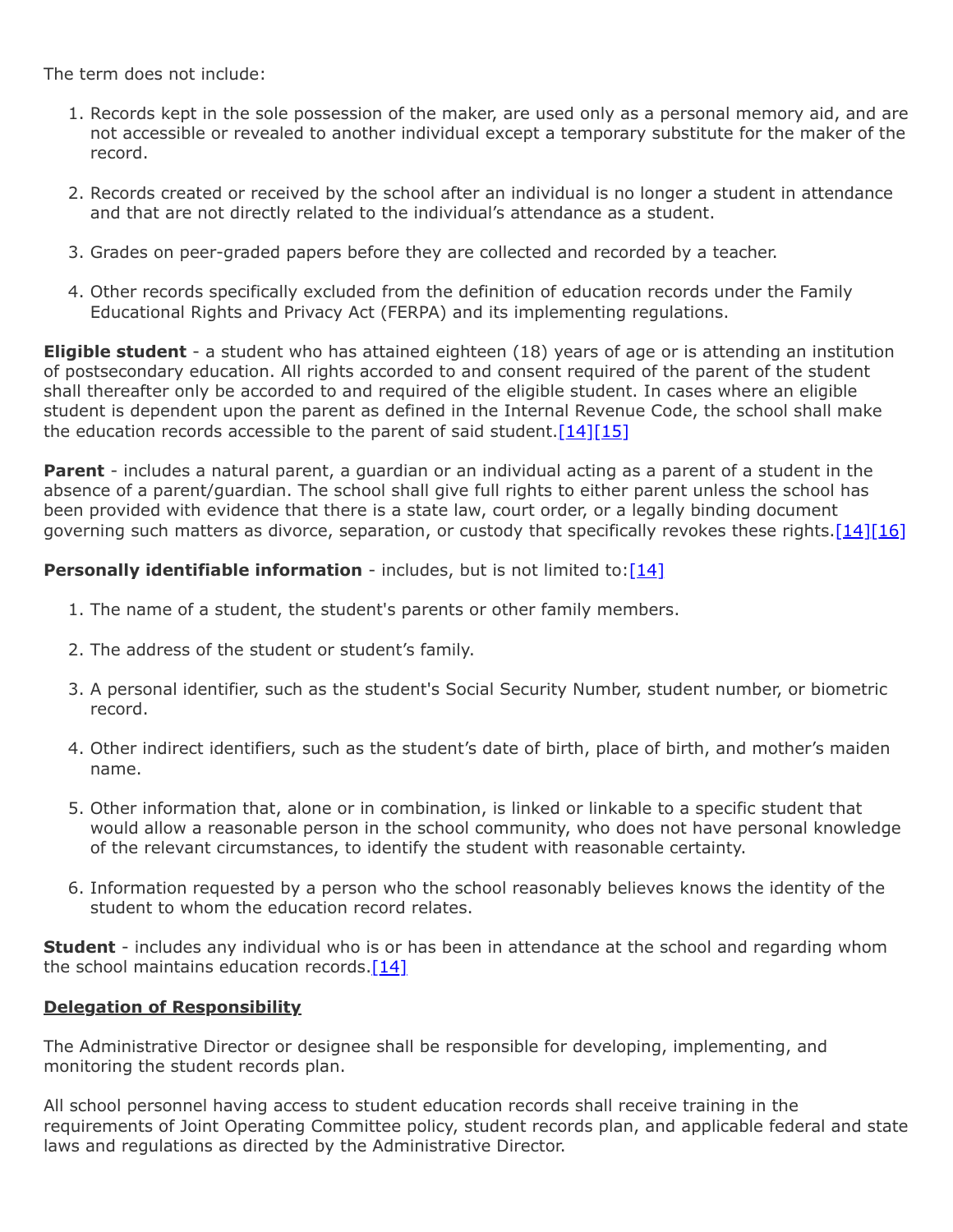Each teacher shall prepare and maintain a record of the work and progress of each student, including the final grade and a recommendation for promotion or retention.[17][18]

## **Guidelines**

The school's plan for the collection, retention, disclosure and protection of student records shall provide for the following:

- 1. Safeguards to protect the student records when collecting, retaining and disclosing personally identifiable information.
- 2. Ensuring that parents and eligible students, including those who are disabled or have a primary language other than English, are effectively notified of their rights and the procedures to implement those rights, annually and upon enrollment.  $[19]$
- 3. Procedures for the inspection, review, and copying of a student's education records by parents and eligible students. The school may charge a fee for copies of records that are made for parents so long as the fee does not effectively prevent parents from exercising their right to inspect and review those records. The school shall not charge a fee to search for or to retrieve information in response to a parental request. $[20][21][22]$  $[20][21][22]$  $[20][21][22]$
- 4. Procedures for requesting the amendment of a student's education records that the parent or eligible student believes to be inaccurate, misleading, or otherwise in violation of the student's privacy rights.<sup>[\[23\]](http://www.law.cornell.edu/cfr/text/34/99.20)</sup>
- 5. Procedures for requesting and conducting hearings to challenge the content of the student's education records.<sup>[\[24\]](http://www.law.cornell.edu/cfr/text/34/99.21)[\[25\]](http://www.law.cornell.edu/cfr/text/34/99.22)</sup>
- 6. Enumerating and defining the types, locations and persons responsible for education records maintained by the school.
- 7. Determining the types of personally identifiable information designated as directory information.  $[14][26]$  $[14][26]$
- 8. Establishing guidelines for the disclosure and redisclosure of student education records and personally identifiable information from student records.[\[27\]](http://www.law.cornell.edu/cfr/text/34/part-99/subpart-D)
- 9. Reasonable methods to ensure that school officials obtain access to only those education records in which they have a legitimate educational interest. Such methods shall include criteria for determining who constitutes a school official and what constitutes a legitimate educational interest.<sup>[19][\[28\]](http://www.law.cornell.edu/cfr/text/34/99.31)</sup>
- 10. Maintaining required records of requests for access and each disclosure of personally identifiable information from each student's education records.[\[29\]](http://www.law.cornell.edu/cfr/text/34/99.32)
- 11. Ensuring appropriate review, retention, disposal and protection of student records.
- 12. Transferring education records and appropriate disciplinary records to other school entities.[\[1\]](http://www.legis.state.pa.us/cfdocs/legis/LI/uconsCheck.cfm?txtType=HTM&yr=1949&sessInd=0&smthLwInd=0&act=14&chpt=13A&sctn=5&subsctn=0)

### Student Recruitment

Procedures for disclosure of student records and personally identifiable information shall apply equally to military recruiters and postsecondary institutions and shall comply with law and Joint Operating Committee policy.[30]

### Missing Child Registration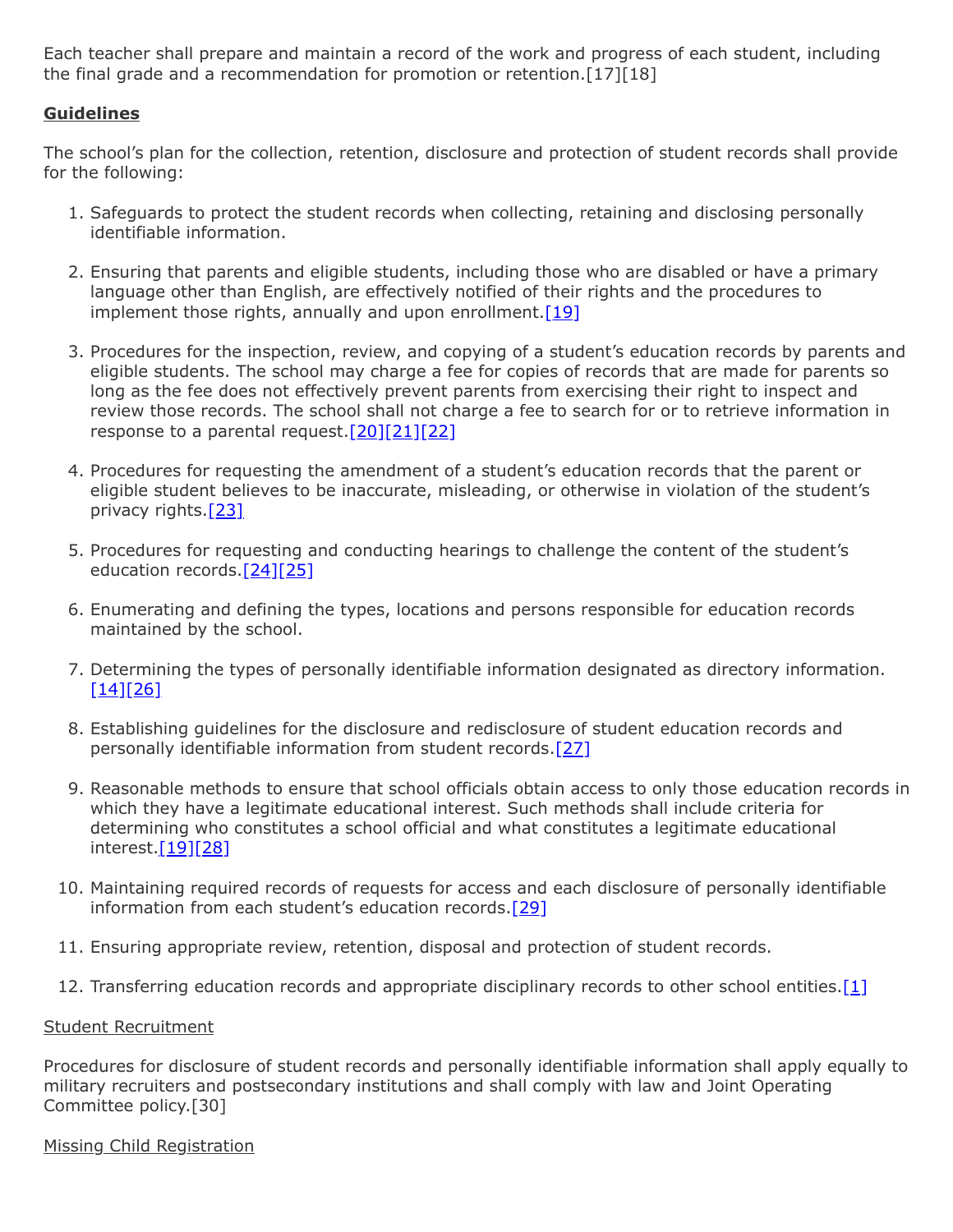A missing child notation shall be placed on records of a student under the age of eighteen (18) reported as missing to school officials by a law enforcement agency. Such notation shall be removed when the school is notified by the appropriate law enforcement agency that a missing child has been recovered.  $[31]$ 

In the event the school receives a request for information from the school records of a missing child, the school shall:[\[32\]](http://www.legis.state.pa.us/CFDOCS/LEGIS/LI/uconsCheck.cfm?txtType=HTM&yr=1990&sessInd=0&smthLwInd=0&act=0106.&CFID=166988857&CFTOKEN=38693263)

- 1. Attempt to obtain information on the identity of the requester.
- 2. Contact the appropriate law enforcement agency to coordinate a response.

No information in the records shall be released to the requester without first contacting the appropriate law enforcement agency.

> NOTE: Family Policy Compliance Office U.S. Dept. of Education 400 Maryland Avenue SW Washington D.C. 20202-5920